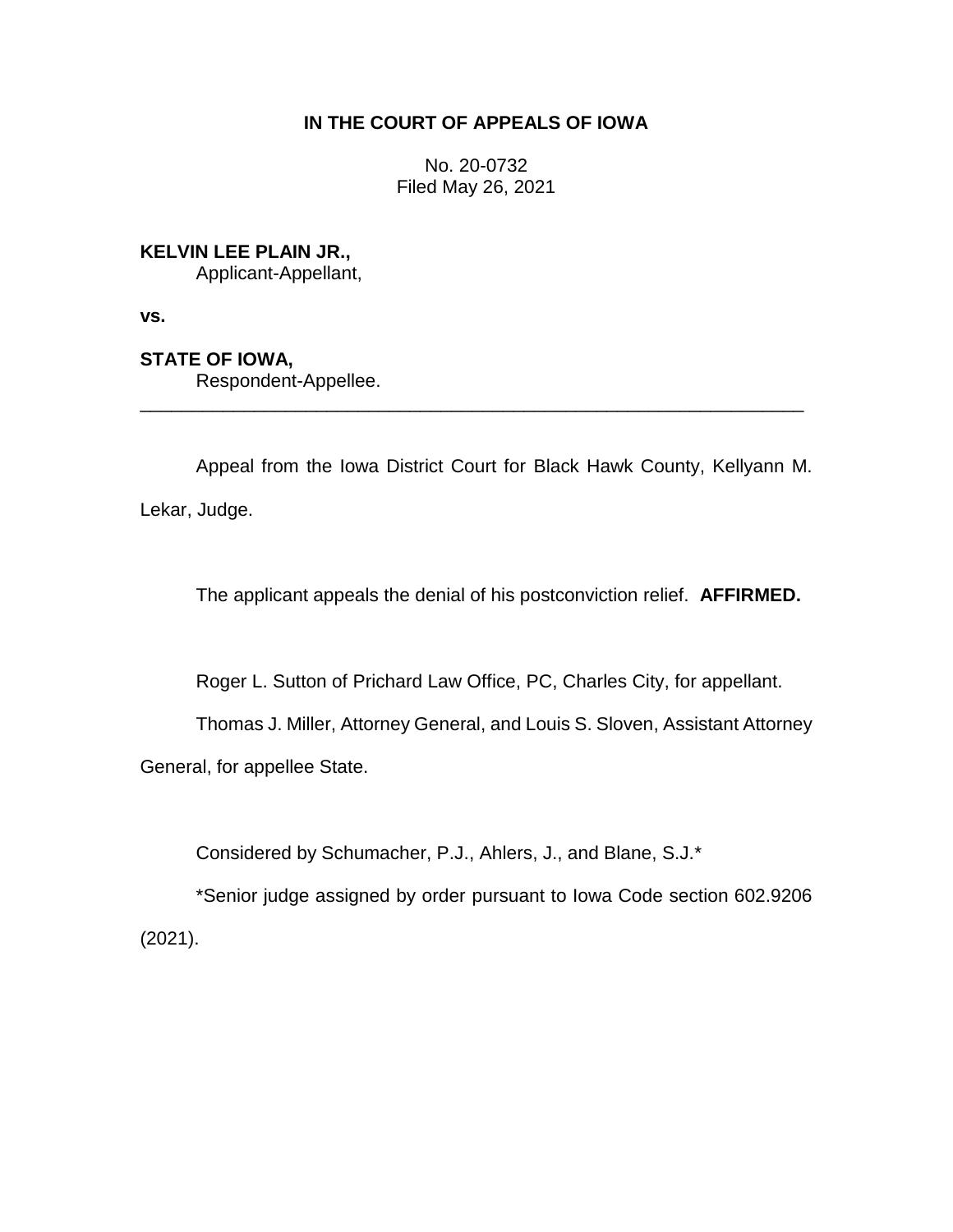#### **BLANE, Senior Judge.**

 $\overline{a}$ 

Kelvin Plain Jr. appeals the denial of his application for postconviction relief (PCR) following *Alford*<sup>1</sup> guilty pleas to possession of a controlled substance and eluding. He contends trial counsel was ineffective in being unprepared for trial and threatening to withdraw if Plain did not plead guilty. Next, he argues he was coerced into pleading guilty when he did not want to. And, finally, he argues counsel caused him to lose time served on prior criminal cases when she had the parole revocation hearing continued until after he plead guilty to the current charges. We affirm.

### **I. FACTS AND PRIOR PROCEEDINGS**

In fall 2018, Plain made *Alford* guilty pleas to possession of a controlled substance third or subsequent offense, in violation of Iowa Code section 124.401(5) (2018), and eluding while exceeding the speed limit by twenty-five miles per hour or more, in violation of Iowa Code section 321.279(2). He was sentenced to a prison term not to exceed five years on the possession charge and one year for eluding, run concurrently. He did not appeal his convictions. But less than a month after those pleas, he filed a *pro se* petition for PCR.

In an amended petition with assistance of PCR counsel, Plain raised the following issues:

1. [Plain] did not want to plead to the eluding charge and counsel stated that she was not ready for trial and claimed that if she was made to go to trial she would withdraw as counsel whereupon defendant pled guilty to the charge. He claims that the eluding case was defensible as counsel had done investigation on probable cause and reason to stop issues.

<sup>1</sup> An *Alford* plea allows a defendant to enter a plea without an admission of guilt. *See North Carolina v. Alford*, 400 U.S. 25, 39 (1970).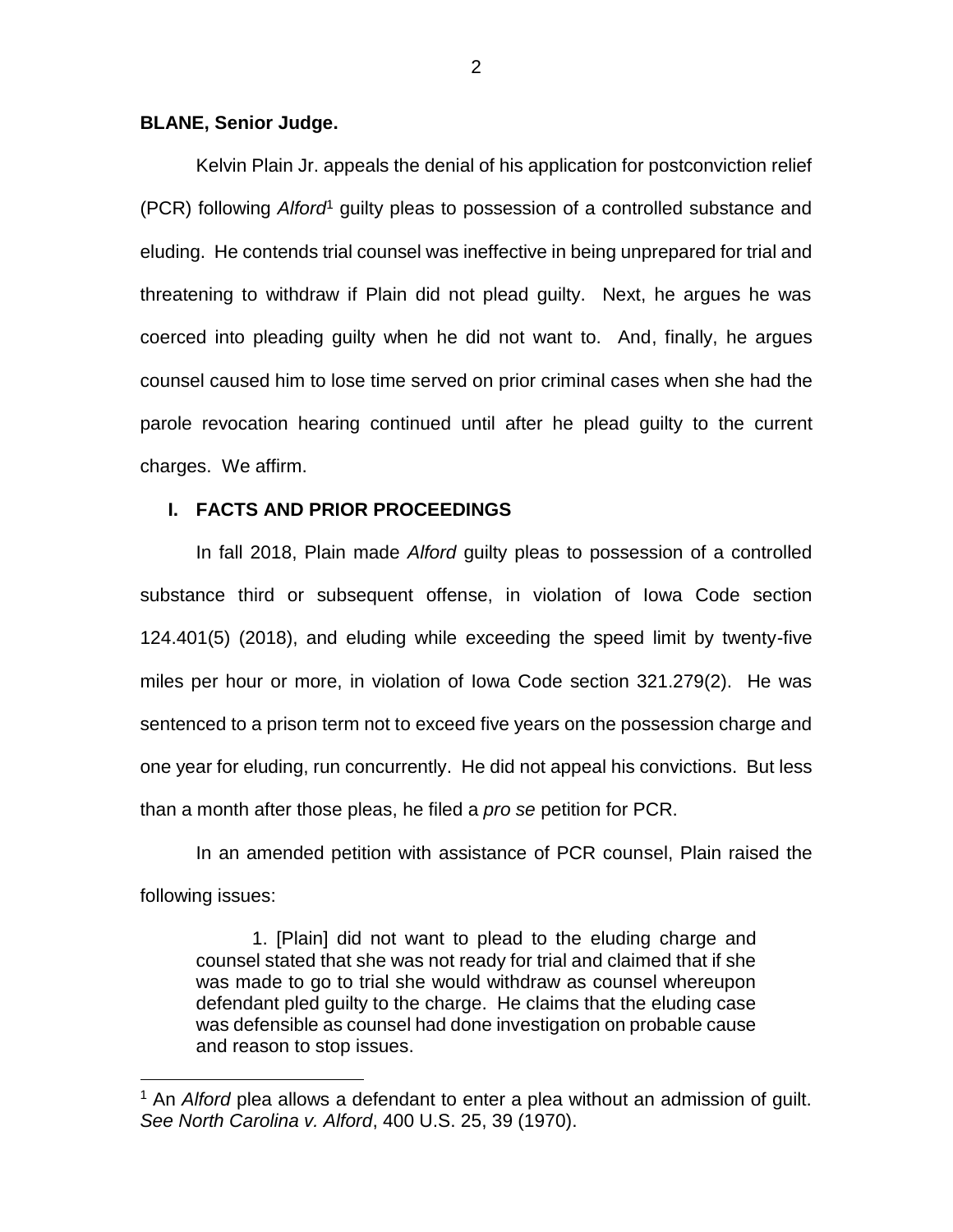2. [Plain] had been sitting in the jail on parole revocation charges in [the two prior felony cases] and counsel did not have a parole revocation hearing before disposition of the criminal cases. [Plain] claims that event caused him to have more time to serve or not receiving credit for time served.

3. [Plain] claims there was no factual basis for the possession of a controlled substance third offense case as there were four people in the vehicle and only two were charged. He denies that the state could prove beyond a reasonable doubt that he knowingly and intentionally possessed a controlled substance and exercised dominion or control over it.

The court held a hearing on the application. Plain and Donna Smith, Plain's criminal trial counsel, testified.

As to the first allegation, the court concluded, "There is no evidence that Smith failed to perform an essential duty, in fact it appears that Smith was prepared and ready to take the case to trial and at no time threatened to withdraw." On the parole revocation claim, the court found, "Smith acted reasonably and advised her client accordingly." And on the final claim, the court again found Plain did not "prove that Smith failed to perform an essential duty." On each point, the court gave more weight and credit to Smith's testimony, especially as it relates to Plain's claims Smith threatened to withdraw and he did not want to plead guilty. The court pointed out "the inconsistency and lack of evidence in [Plain's] testimony." In contrast, "Smith provided a detailed explanation of the timelines of events and her strategy for Plain's case" and also "an examination of the facts available to the State at the time [of] trial that would allow the State to meet its burden under the elements of the crime charged." Because the court found Smith did not breach any duty, it did not address whether Plain was prejudiced and denied the application for PCR. Plain appeals.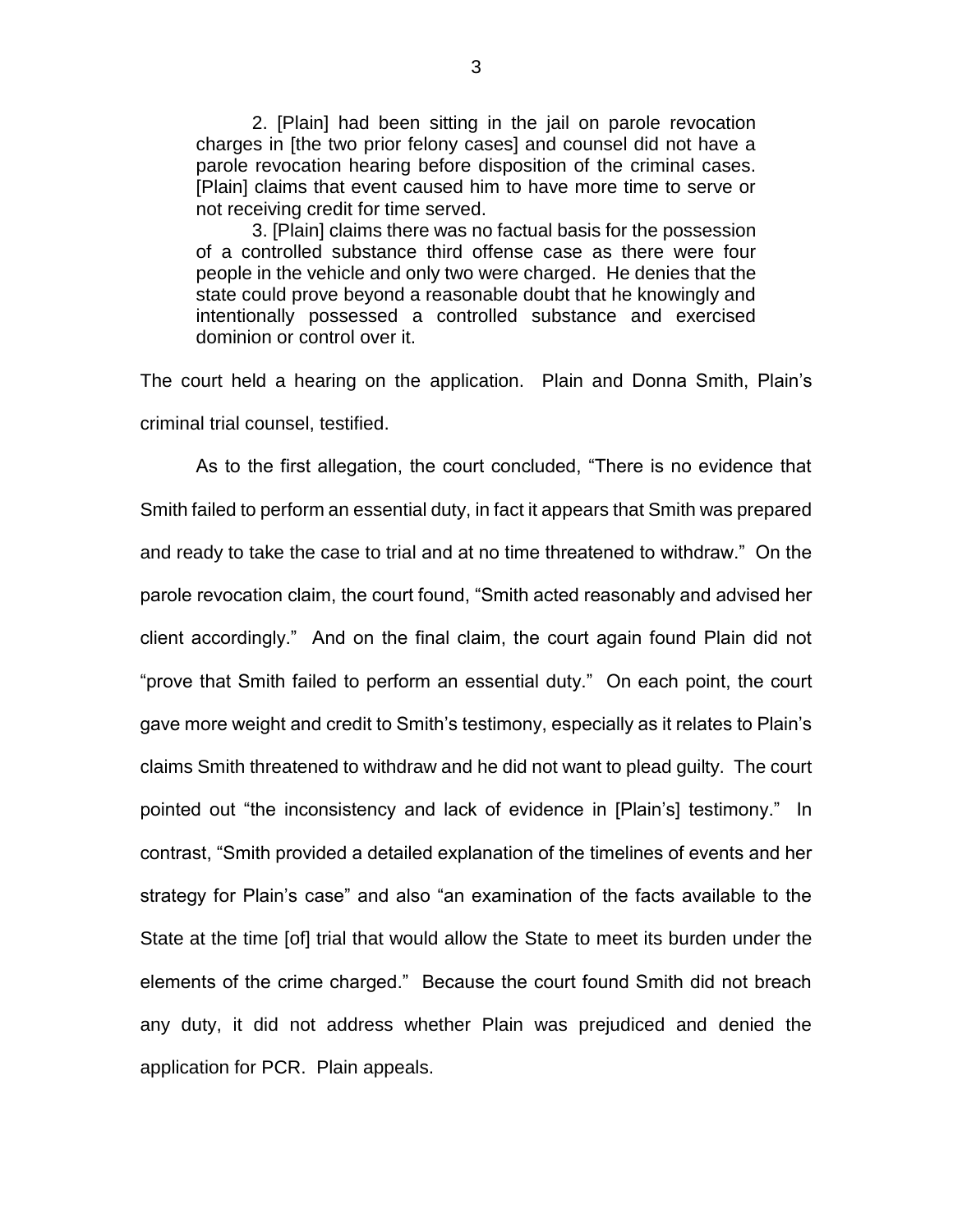### **II. SCOPE AND STANDARD OF REVIEW**

"We typically review postconviction relief proceedings on error." *Ledezma v. State*, 626 N.W.2d 134, 141 (Iowa 2001). But we review constitutional issues, such as ineffective assistance of counsel, de novo. *See Linn v. State*, 929 N.W.2d 717, 729 (Iowa 2019). To succeed in a claim of ineffective assistance of counsel, the applicant must show by a preponderance of the evidence that "(1) trial counsel failed to perform an essential duty and (2) this failure resulted in prejudice." *Id*. at 730. We measure trial counsel's performance by that of "a reasonably competent practitioner." *Id*. at 731 (citation omitted). "We presume counsel acted competently, but that presumption is overcome if we determine the claimant has proved by a preponderance of the evidence that counsel failed to perform an essential duty." *Id*. "We assess counsel's performance objectively by determining whether it was reasonable, under prevailing professional norms, considering all the circumstances." *Id*. (cleaned up).

Under the prejudice prong, Plain must show that "but for [Smith's] ineffective assistance, he . . . would not have pleaded guilty and would have insisted on going to trial." *Morales Diaz v. State*, 896 N.W.2d 723, 728 (Iowa 2017) (cleaned up). If the proof is inadequate on either prong, the claim fails. *State v. Thorndike*, 860 N.W.2d 316, 320 (Iowa 2015). "[W]e give weight to the lower court's findings concerning witness credibility." *Ledezma*, 626 N.W.2d at 141.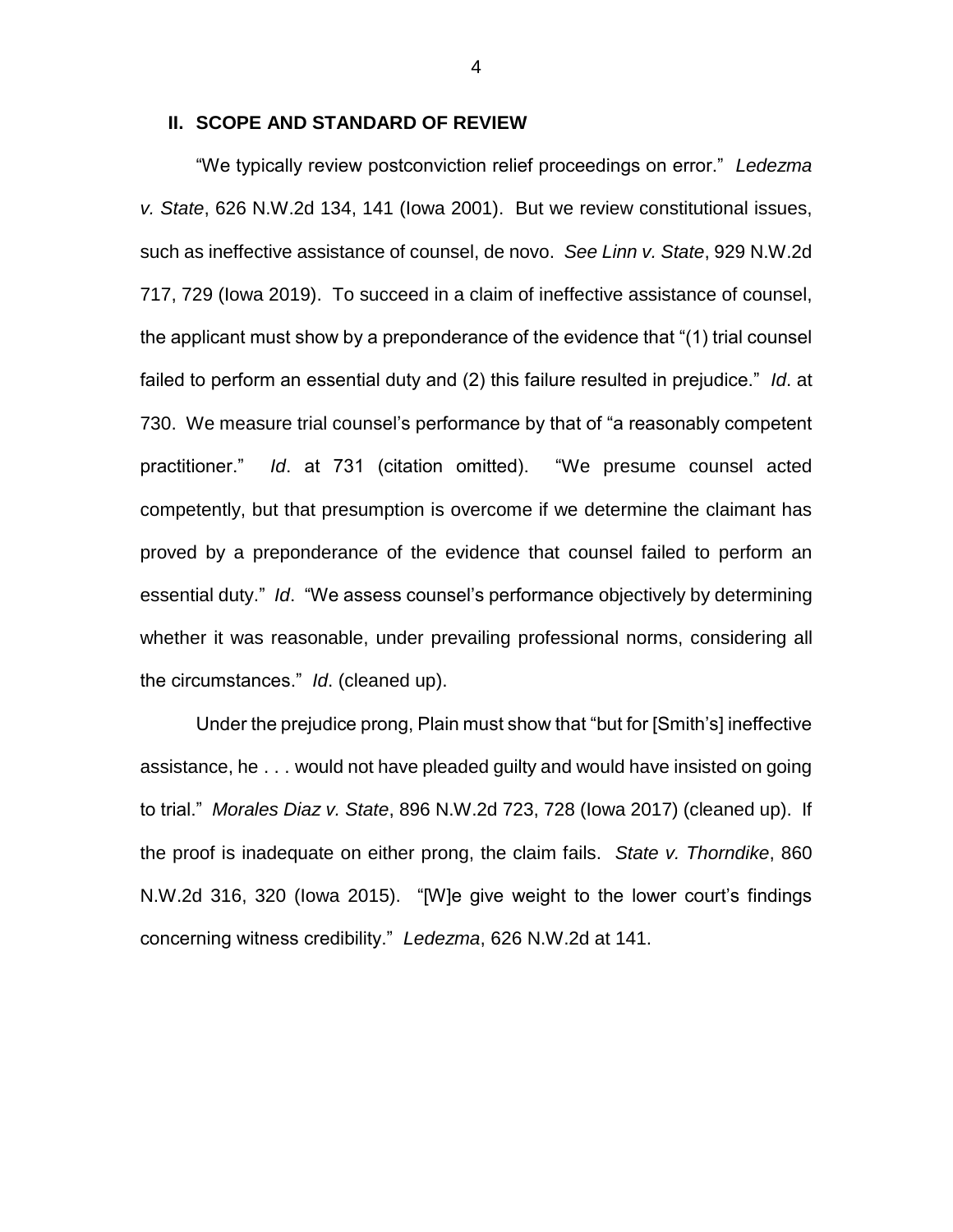#### **III. ANALYSIS**

We pause to clarify the issues on appeal. We note the headings on Plain's appeal issues do not match the substance of the arguments. We address the claims preserved and argued, not the headings.

## **A. Threat to Withdraw**

Plain first contends he was given ineffective assistance of counsel because Smith threatened to withdraw if he did not accept the plea deal. At the PCR hearing, Plain testified Smith "wasn't ready" for trial. He testified she said, "Like if you force me to go to trial, I will withdraw from the case because I am not ready to go." He also testified she said he "was going to be without a lawyer, and this was the day before the trial was going to start that Tuesday." This was the only evidence Plain offered of his version of the events. On cross-examination, he admitted he requested Smith be appointed to represent him because he was familiar with her through other proceedings. He also agreed he filed many letters with the court during the period he was in jail awaiting trial on these charges. While he raised a plethora of complaints about the process, he never complained about or criticized Smith's performance. And in his statement of allocution, he thanked Smith for her representation.

Smith testified that the alleged threat to withdraw did not happen. She first clarified that the plea was not entered on the day before trial. The plea occurred on Monday, October 22, and the trial was not set until October 30, eight days later. The record confirms those dates. She said she was prepared to go to trial, but wanted to complete one deposition—Plain's fiancée. She also said that Plain came up with the plea terms, she offered them to the county attorney, and the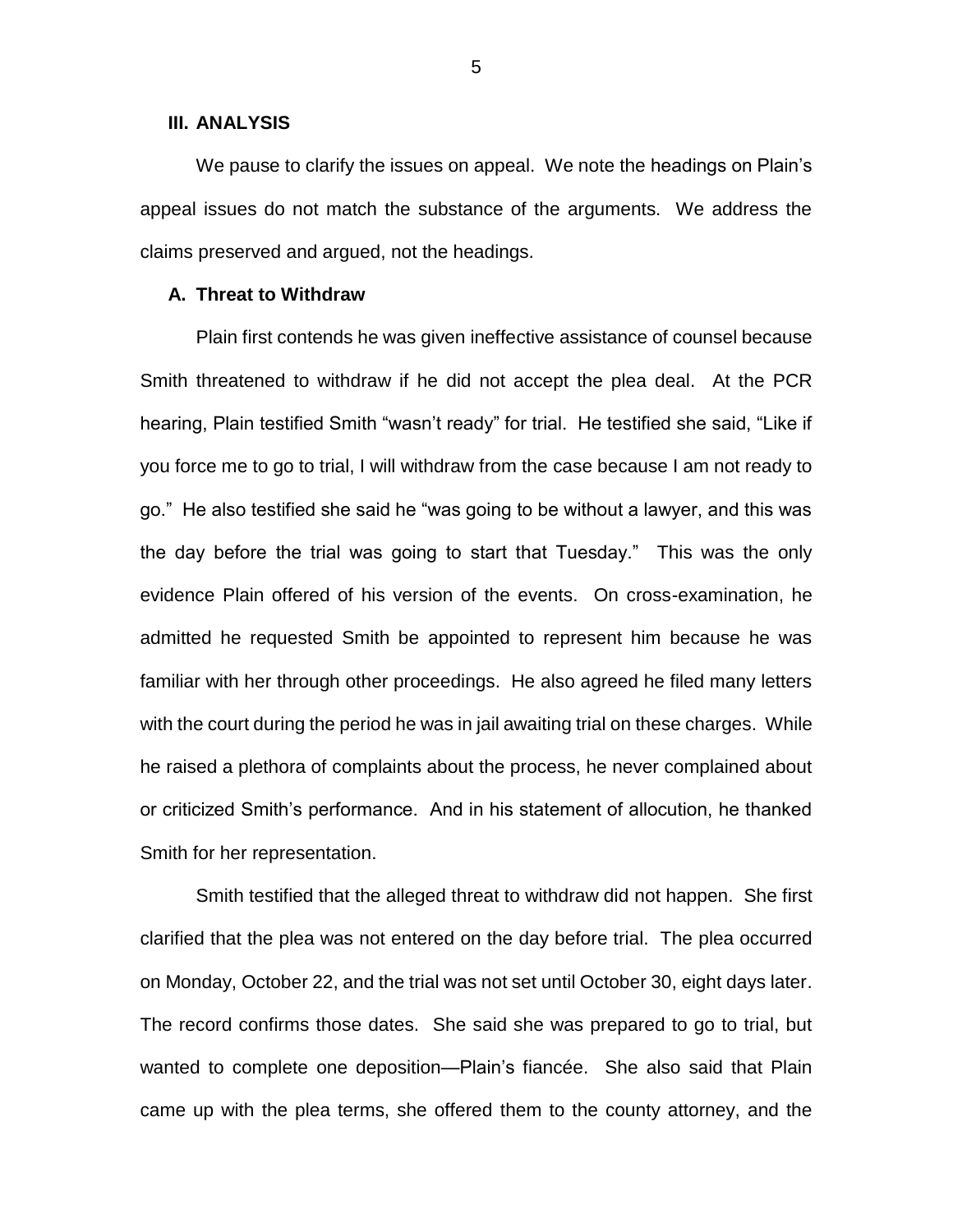county attorney accepted. She said she discussed the merits of the case with Plain extensively, including going over all the filings, the videos, and other evidence. They discussed the options available, including going to trial, where Smith thought the eluding case was "triable." Plain discussed the options with his fiancée and wanted to proceed with the plea. During the plea colloquy, Plain never expressed hesitation at taking the plea or dissatisfaction with Smith's performance. The court, crediting Smith's testimony, found she did not breach a duty.

Plain complains that the court reached its conclusion based on Smith's testimony only and did not consider Plain's. And while the court did not make explicit findings that Smith was more credible, that is the upshot of the court's ruling.<sup>2</sup> The court found Plain was unable to prove his claims "due to the inconsistency and lack of evidence in his testimony." Further, "we give weight to the lower court's findings concerning witness credibility." *Ledezma*, 626 N.W.2d at 141. This is "due to [the court's] opportunity to assess" the witnesses firsthand. *In re Pardee*, 872 N.W.2d 384, 390 (Iowa 2015). "[B]ut we are not bound by those findings." *Id*. Plain also complains "[t]here was no evidence that . . . Smith was competent." But it is fundamental in ineffective-assistance-of-counsel claims that counsel is presumptively competent, and it is the applicant's burden to show she was not. *See Thorndike*, 860 N.W.2d at 320; *see also Strickland v. Washington*, 466 U.S. 668, 689 (1984) ("[A] court must indulge a strong presumption that

 $\overline{a}$ 

6

<sup>&</sup>lt;sup>2</sup> During the PCR hearing, Plain admitted to at least five prior felony convictions, one of which was for perjury. See Iowa R. Evid. 5.609 (felony convictions are admissible on issue of witness credibility).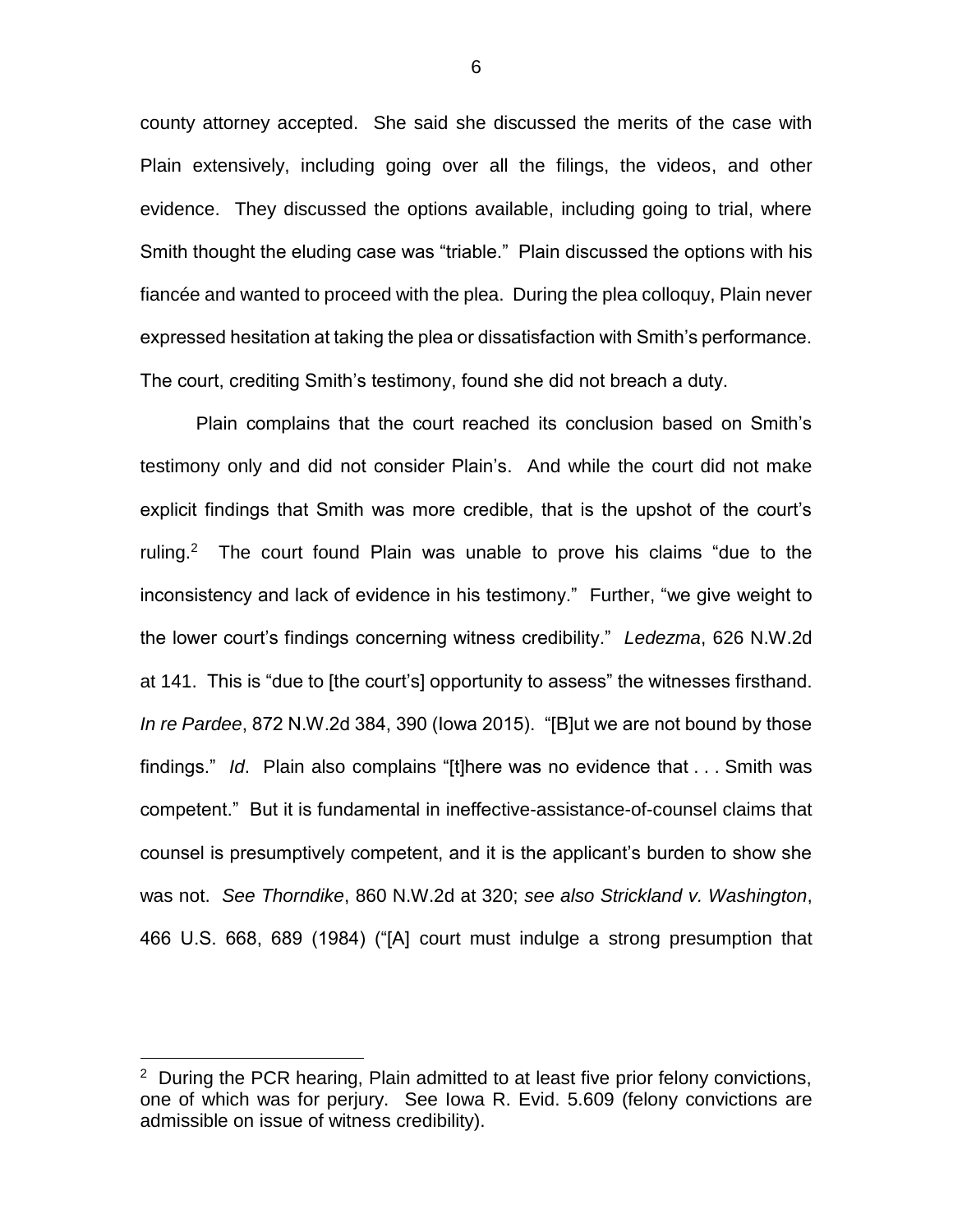counsel's conduct falls within the wide range of reasonable professional assistance.").

On our review of the transcript and record, we agree with the PCR court that Smith offered extensive detail and explanation of the work she performed for Plain and credibly testified the alleged conversation and threat to withdraw did not happen. In contrast, Plain was evasive in his testimony and could not recall much detail about his claims. His only evidence of the alleged conversation was his testimony. All the representations he made to the court during his plea colloquy were that he was happy with Smith's representation. It also appears from the investigation Smith completed that she was prepared to take the eluding case to trial but that Plain insisted on making the plea. The PCR court found Plain failed to demonstrate Smith performed inadequately in the lead-up to the plea hearing, and relying on both the court's credibility determinations and our independent review of the record, we agree. Plain has not shown Smith made the alleged threat so as to have breached a duty.

#### **B. Voluntariness of Plea**

The gist of Plain's second contention is that he did not want to plead guilty and Smith was ineffective by forcing him to do so. He complains again that the court accepted Smith's testimony over his on this subject. A plea is valid only if it is given "voluntarily, knowingly, and intelligently." *State v. Meron*, 675 N.W.2d 537, 542 (Iowa 2004). Plain admits he proposed the plea agreement but insisted he wanted to have a trial and "was convinced by his attorney to go forward with his plea." He claims, "At the time, Plain felt he had no choice but a plea . . . ."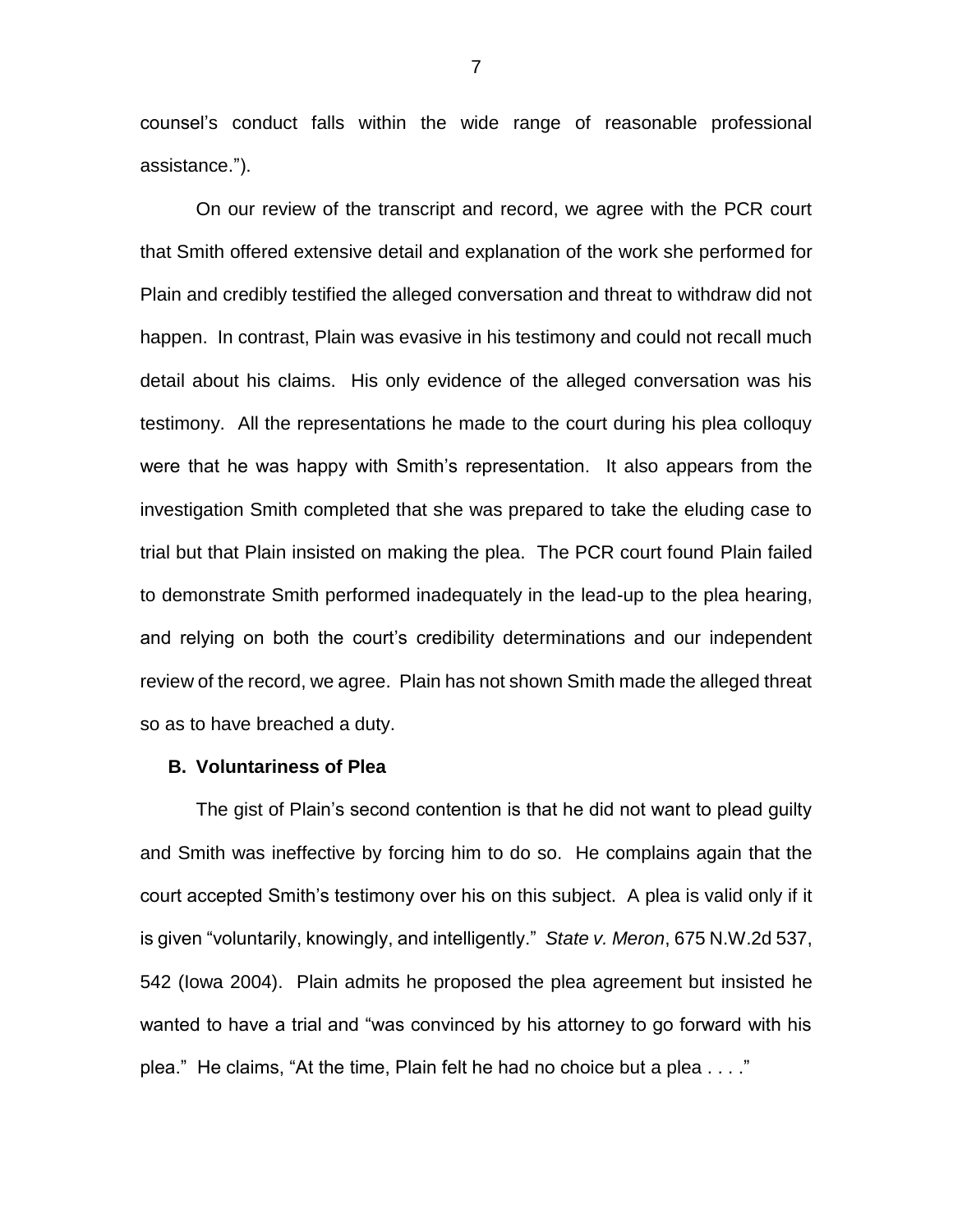Plain's representations on appeal contradict Smith's credible evidence at the hearing that she was ready to take the case to trial, but he preferred to take the plea deal. They also contradict the statements in his written and on-the-record *Alford* guilty pleas that he was making his plea voluntarily. At the hearing, he testified, "I felt threatened. . . . A lot of people plead guilty when they know they didn't—I didn't do it." But the overall record, especially the plea transcript, supports the conclusion Plain pleaded guilty voluntarily. Plain told the plea court he was not being threatened, forced, or pressured to plead guilty. He also said he was happy with Smith's representation. Except for the alleged withdrawal threat, Plain does not explain how he was threatened other than by the circumstances of facing the charges and choosing a course of action with which he is now unhappy. Smith testified Plain received a favorable agreement, based on his own proposal, and he chose to accept it after a discussion with his fiancé. Smith testified,

[H]e basically said I want—me and my family, including [my fiancée], we want to get this over with and move on. And I—he was telling me he was expecting a very short stay in prison, that he could be back in the community before we could get to trial he even said.

We conclude Plain made his plea voluntarily and Smith did not breach a duty.

### **C. Parole Revocation Hearing**

Plain's next contention is that by pleading guilty, he lost "credit for time served since he remained incarcerated waiting for disposition" on his pending criminal cases. He faults Smith for this oversight. But Smith explained that the prosecutor told her Plain's parole would be revoked on the prior cases due to a positive drug test and reports that Plain was hanging out with gang members in violation of his parole terms. So the guilty plea had no bearing on the decision to